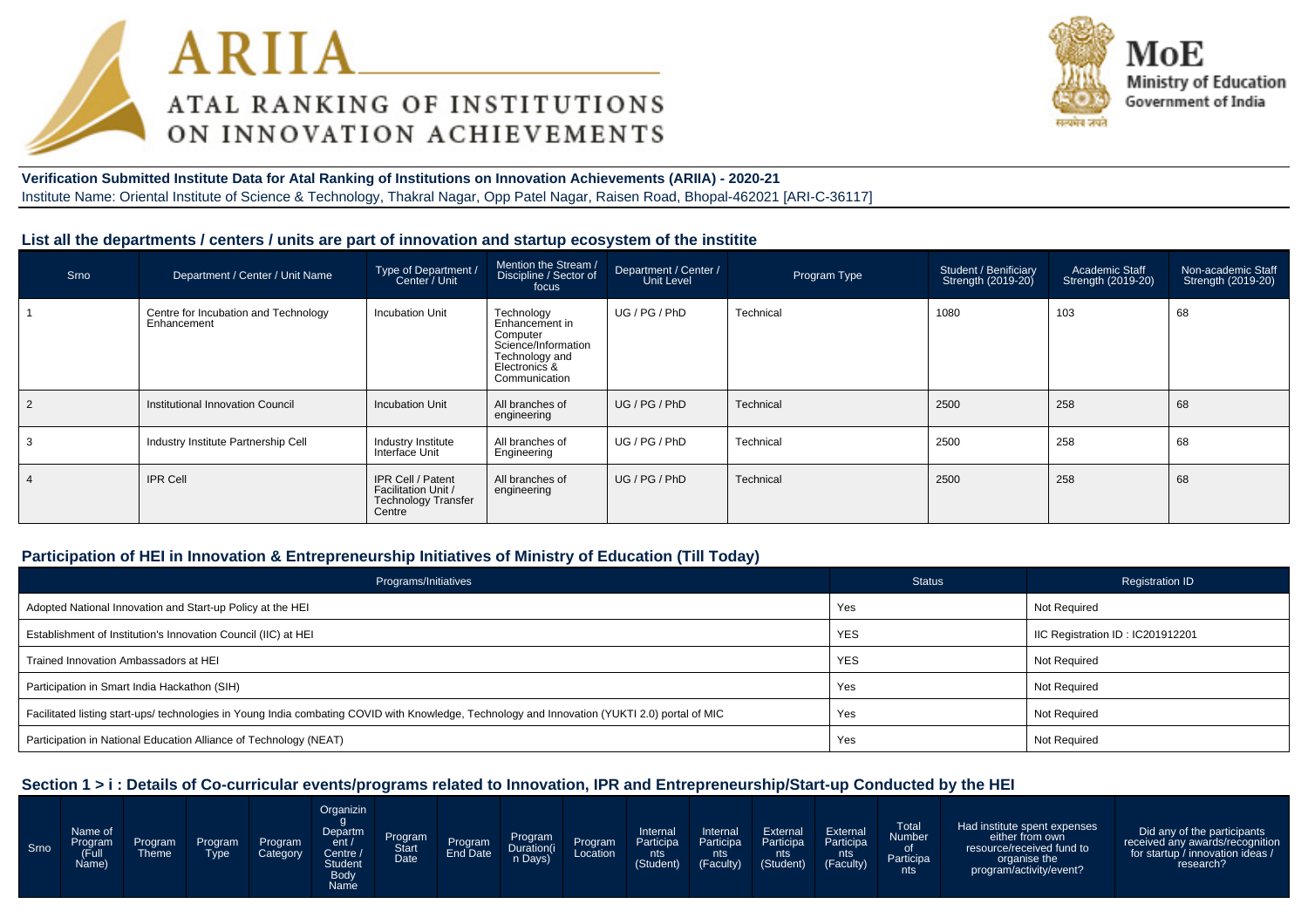|                 |                                                                                                                                       |                                               |                          |                               |                                                                          |                                  |                                  |                |                   |     |                |                |                |     | <u>Jection 191. Details of Co-curricular eventsipi ograms related to impovation, in Kand Entrepreneurship/Jearl-dip Conducted by the HET</u> |           |
|-----------------|---------------------------------------------------------------------------------------------------------------------------------------|-----------------------------------------------|--------------------------|-------------------------------|--------------------------------------------------------------------------|----------------------------------|----------------------------------|----------------|-------------------|-----|----------------|----------------|----------------|-----|----------------------------------------------------------------------------------------------------------------------------------------------|-----------|
| $\mathbf{1}$    | <b>INFOCU</b><br>S                                                                                                                    | Entrepre<br>neurship/<br>Startup              | Mentorin<br>g<br>Session | Institute<br>Lead<br>Activity | Centre<br>for<br>Incubatio<br>n and<br>Technolo<br>gy<br>Enhance<br>ment | 11-03-20<br>20<br>00:00:00       | 14-03-20<br>20<br>00:00:00       | $\overline{4}$ | Within<br>Campus  | 258 | 20             | 73             | 8              | 359 | Total Expense<br>Amount<br>10000<br>Incurred by<br>Institute to<br>Organise the<br>Program (In<br>Rupees)                                    | No        |
| $\overline{2}$  | My Story<br>Innovator<br>'s Life &<br>Crossroa<br>d-<br>Motivatio<br>nal<br>Speak -<br>To be<br>Share by<br>Innovator<br>$\mathbf{s}$ | Entrepre<br>neurship/<br>Startup              | Motivatio<br>nal speak   | Student<br>Lead<br>Activity   | $\sf IIC$                                                                | $01 - 11 - 20$<br>19<br>00:00:00 | $01 - 11 - 20$<br>19<br>00:00:00 | $\mathbf{1}$   | Within<br>Campus  | 60  | $\overline{7}$ | 5 <sup>5</sup> | $\mathbf{3}$   | 75  | No                                                                                                                                           | <b>No</b> |
| $\mathbf{3}$    | Organise<br>One Day<br>Worksho<br>p on<br>"Entrepre<br>neurship<br>and<br>Innovatio<br>n as<br>Career<br>Opportun<br>ity"             | Entrepre<br>neurship/<br>Startup              | Worksho<br>p             | Institute<br>Lead<br>Activity | $\mathsf{IIC}$                                                           | 13-09-20<br>19<br>00:00:00       | 13-09-20<br>19<br>00:00:00       | $\mathbf{1}$   | Within<br>Campus  | 87  | 5              | $\mathsf{O}$   | $\mathbf 0$    | 92  | No                                                                                                                                           | No        |
| $\overline{4}$  | One Day<br>Worksho<br>p on<br>Problem<br>Solving                                                                                      | Innovatio<br>n                                | Worksho<br>p             | Student<br>Lead<br>Activity   | $\rm IIC$                                                                | 17-10-20<br>19<br>00:00:00       | 17-10-20<br>19<br>00:00:00       | $\mathbf{1}$   | Within<br>Campus  | 211 | 17             | 6              | $\overline{1}$ | 235 | No                                                                                                                                           | No        |
| 5               | Field<br>Exposure<br>Visit to B-<br>Nest                                                                                              | Entrepre<br>neurship/<br>Startup <sup>'</sup> | Exposure<br>visit        | Institute<br>Lead<br>Activity | $\mathsf{IIC}$                                                           | 26-09-20<br>19<br>00:00:00       | 26-09-20<br>19<br>00:00:00       | $\mathbf{1}$   | Outside<br>Campus | 115 | 9              | $\mathbf 0$    | $\mathbf 0$    | 124 | 2000<br>Total Expense<br>Amount<br>Incurred by<br>Institute to<br>Organise the<br>Program (In<br>Rupees)                                     | No        |
| $6\overline{6}$ | Entrepre<br>neur's<br>Life –<br>Motivatio<br>nal<br>Speak -<br>To be<br>Share by<br>Entrepre<br>neurs                                 | Entrepre<br>neurship/<br>Startup              | Motivatio<br>nal speak   | Institute<br>Lead<br>Activity | $\sf IIC$                                                                | 11-10-20<br>19<br>00:00:00       | 11-10-20<br>19<br>00:00:00       | $\mathbf{1}$   | Within<br>Campus  | 600 | 50             | $\mathbf 0$    | $\mathbf 0$    | 650 | 2500<br>Total Expense<br>Amount<br>Incurred by<br>Institute to<br>Organise the<br>Program (In<br>Rupees)                                     | <b>No</b> |

#### **Section 1 > i : Details of Co-curricular events/programs related to Innovation, IPR and Entrepreneurship/Start-up Conducted by the HEI**

Section 1 > ii : Details of Students, Faculties/Staff Participation/Representation in Co-curricular events/programs related to Innovation, IPR and Entrepreneurship/Start-up<br>at the State, National and (or) International Lev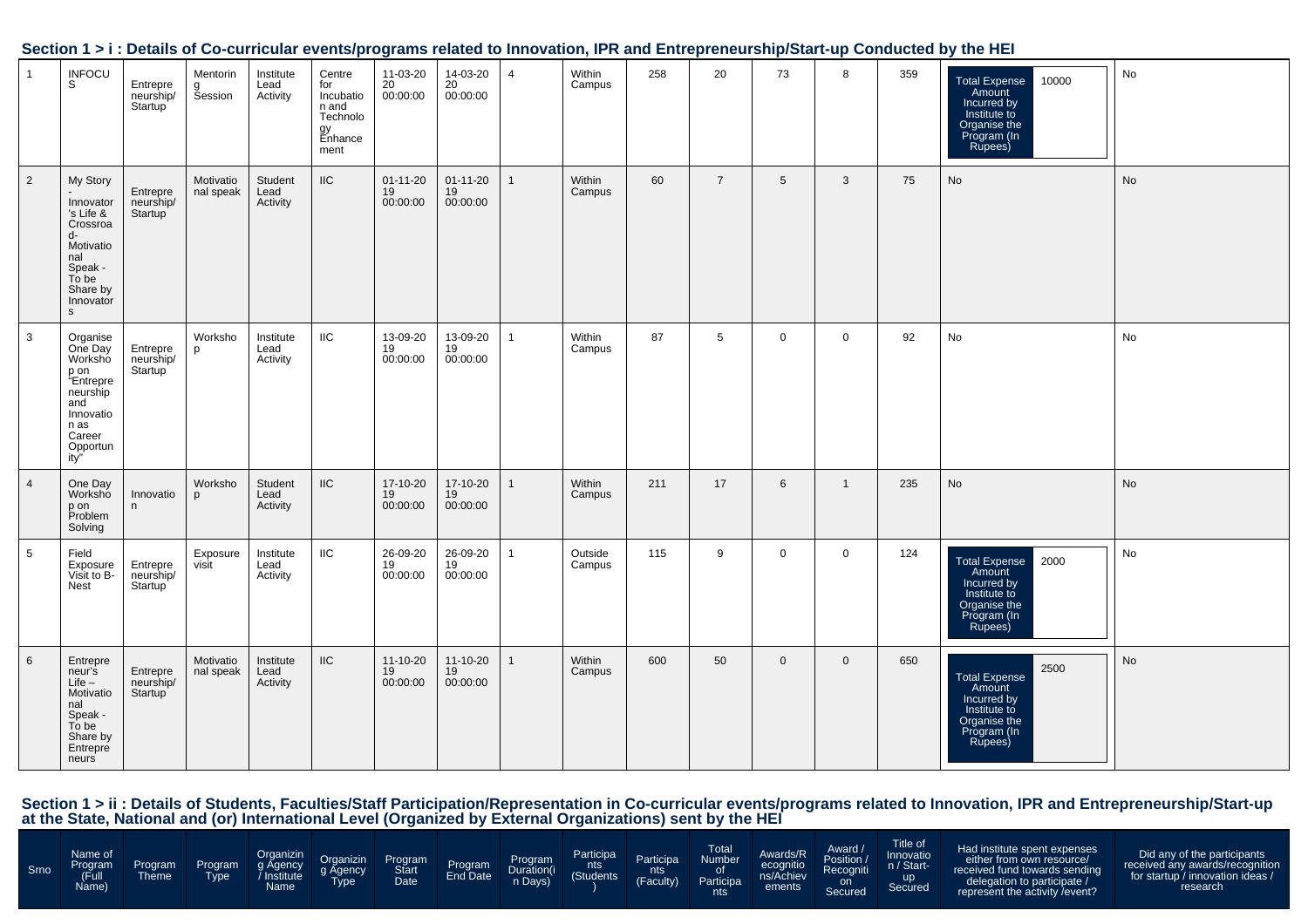#### **Section 1 > ii : Details of Students, Faculties/Staff Participation/Representation in Co-curricular events/programs related to Innovation, IPR and Entrepreneurship/Start-upat the State, National and (or) International Level (Organized by External Organizations) sent by the HEI**

|              |                |                 |                                                   |                               |                            |                            |     |    |     |    |               | the<br>Award /<br>Recogniti<br>on |                                                                                     |    |
|--------------|----------------|-----------------|---------------------------------------------------|-------------------------------|----------------------------|----------------------------|-----|----|-----|----|---------------|-----------------------------------|-------------------------------------------------------------------------------------|----|
| NEXTGE<br>N. | Innovatio<br>n | Worksho<br>- ID | Institution  <br>Industry<br>Partnersh<br>ip Cell | Internatio<br>nal<br>Agencies | 28-03-20<br>20<br>00:00:00 | 30-03-20<br>20<br>00:00:00 | 249 | 10 | 259 | No | $\sim$ $\sim$ | ---                               | 8000<br>TotalTotal<br>Expense<br>Amount<br>Incurred by<br>Institute? (In<br>Rupees) | No |

# **Section 2 > i : List the Academic Programs on Innovation, IPR and Entrepreneurship Development Offered During the Academic Period (2019-20)**

| Srno      | <b>Title of Course/Subject</b><br>Offered | Program Theme            | Type of Course                        | <b>Course Offering</b><br>Department/Centr<br>e/Unit Name | Level of<br>Course                                        | Program<br>Start Date | Program End<br><b>Date</b> | Program<br>Duration(in Days) | Mode of Delivery | <b>Total Numbers of</b><br>Participants | <b>Total Numbers of</b><br>Contact Hours of Course<br>Minimum 30 Contact<br>hours) |
|-----------|-------------------------------------------|--------------------------|---------------------------------------|-----------------------------------------------------------|-----------------------------------------------------------|-----------------------|----------------------------|------------------------------|------------------|-----------------------------------------|------------------------------------------------------------------------------------|
|           | Intellectual Property Rights              | <b>IPR</b>               | Elective/Core<br><b>Credit Course</b> | Bachelor                                                  | Rajiv Gandhi<br>Proudyogiki<br>Vishwavidyal<br>aya Bhopal | 02-07-2019            | 07-12-2019                 | 159                          | Offline          | 360                                     | 90                                                                                 |
| $\vert$ 2 | Entrepreneurship and<br>Management        | Entrepreneurship/Startup | Elective/Core<br><b>Credit Course</b> | Bachelor                                                  | Rajiv Gandhi<br>Proudyogiki<br>Vishwavidyal<br>aya Bhopal | 02-01-2019            | 27-06-2019                 | 177                          | Offline          | 120                                     | 90                                                                                 |

#### Section 2 > ii : List the Employment Generation Skill Development Programs Organized by the HEI on Innovation, IPR and Entrepreneurship Development During the **Academic Period (2019-20)**

| Srno | Title of the Training Program                             | <b>Program Theme</b>     | <b>Type of Course</b> | <b>Course Offering</b><br>Department/Centre/<br>Unit Name | Program Start<br>Date | Program End<br>Date <sup>1</sup> | Program<br>Duration(in<br>Days) | Mode of Delivery | <b>Total Numbers of</b><br>Participants | <b>Total Numbers of Contact</b><br>Hours of Course (Minimum<br>30 Contact hours) |
|------|-----------------------------------------------------------|--------------------------|-----------------------|-----------------------------------------------------------|-----------------------|----------------------------------|---------------------------------|------------------|-----------------------------------------|----------------------------------------------------------------------------------|
|      | <b>Entrepreneurship Awareness</b><br>Camp                 | Entrepreneurship/Startup | EDP in I&E / IPR      | <b>NSTEDB</b>                                             | 08-03-2019            | 11-03-2019                       |                                 | Offline          |                                         | 80   30                                                                          |
|      | <b>Faculty Development Program</b><br>on Entrepreneurship | Entrepreneurship/Startup | FDP in I&E / IPR      | <b>CITE</b>                                               | 01-08-2019            | 14-08-2019                       | 14                              | Offline          |                                         | $45 \mid 42$                                                                     |

#### Section 2 > iii : List the Full Time Faculties had with a Degree (UG/PG/PhD) in Innovation/IPR/Entrepreneurship and (or) Received Specialized Training program of I&E, IPR **(MDP, EDP, FDP, Short-term Certificate Course, of minimum 30 hours Duration) conducted by various State, Central Govt. agencies, and Knowledge Agencies in theAcademic Period (2019-20)**

#### **No Data Flled!**

**Section 3 > i : List Idea/Innovation Centric Student Clubs Are Functional at the HEI with Access to Co-working Space/Work-stations for Students with Facilities &Equipment Available to promote and Support Innovation, Entrepreneurship and IPR Activities in Campus**

| During the AY<br><b>HEI</b><br>2019-20 |
|----------------------------------------|
|----------------------------------------|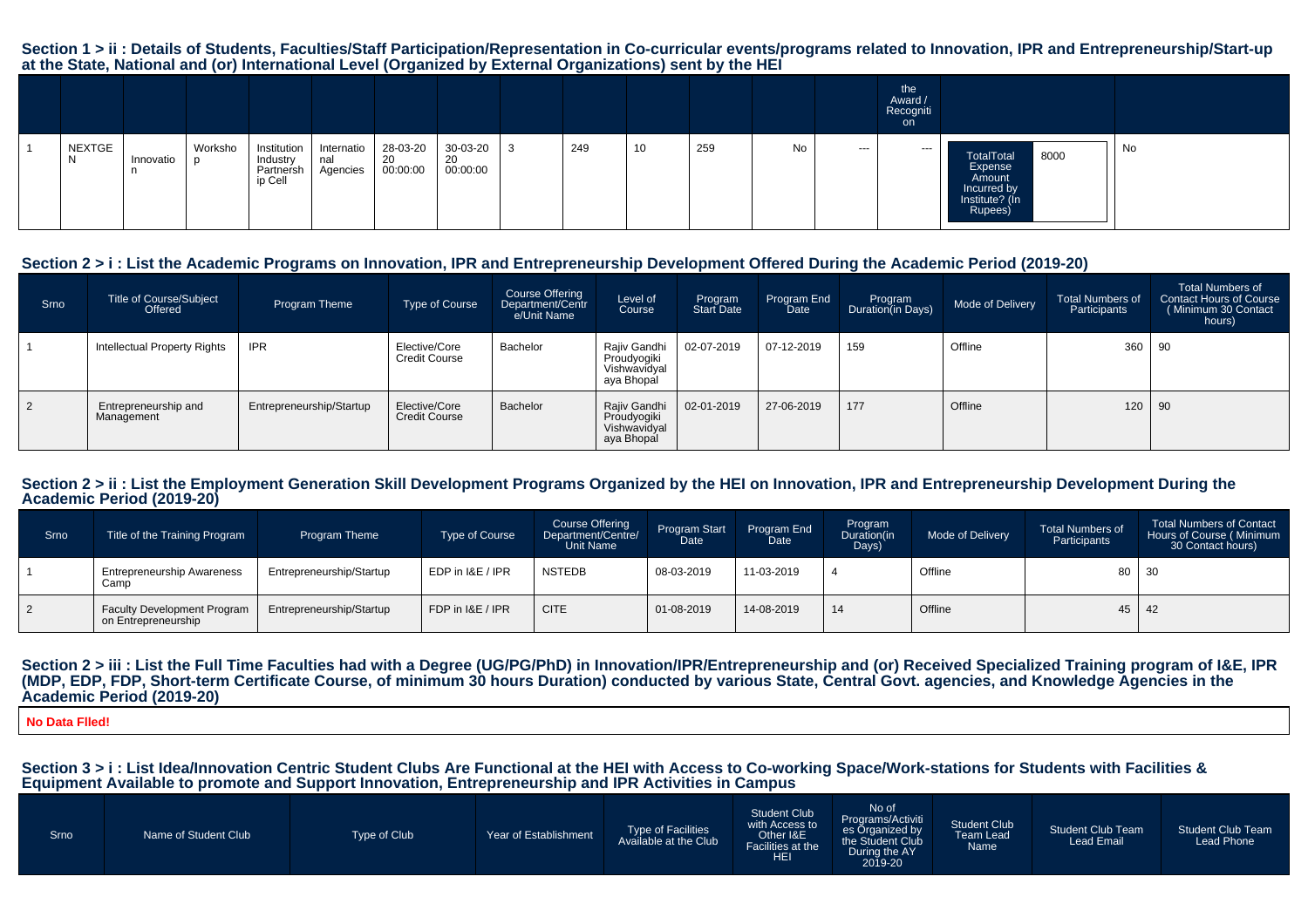| <b>CITE</b>                      | Startup Club           | 2017 | <b>Work Stations</b> | <b>Incubation Unit</b>                                                                                              |    | Mohd Ahmed                 | mohdahmed@oriental.<br>ac.in    | 7974524747 |
|----------------------------------|------------------------|------|----------------------|---------------------------------------------------------------------------------------------------------------------|----|----------------------------|---------------------------------|------------|
| Institutional Innovation Council | <b>Innovation Club</b> | 2018 | None                 | Pre-Incubation<br>Unit, Centre of<br>Excellence with<br>Advance<br>Tools, IPR<br>Cell/Technology<br>Transfer Centre | 10 | Hasnine Mirza<br>Mazaharul | hasninemirza@oriental<br>.ac.in | 9200226488 |

#### Section 3 > ii > a : List the Pre-Incubation Facility (Tinkering Lab/Makers' Space/Design Centre/New Gen IEDC/IEDC/EDC/Innovation Centre/Startup Cell) (>= 600 Sq. Ft. **Floor Area)**

| Srno | Name of Pre-<br><b>Incubation Centre</b>                              | Type of<br>Facility | Year of<br>Establishme<br>nt | Type of<br>Facilities<br>Available at<br>the Centre | Pre-Incubation<br>with Access to<br>Other I&E<br>Facilities at the<br><b>HEI</b> | Name of the<br>Funding<br><b>Schemes</b><br>Available<br>with Pre-<br>Incubation<br>Unit, if any<br>(Optional)                                                                                                                                                     | <b>Facility Details</b>                          | <b>Total Nos of Dedicated</b><br>Executive/Management<br>team Strength Engaged at<br>the Facility | Had the Pre-Incubation<br>Unit Provided any<br>Funding Support for<br>Idea/Prototype/Innovati<br>on Development and<br>implementation during<br>the Financial Year<br>2019-20 | Had institute<br><b>Generated Income</b><br>either from Services<br>Offered by Pre-<br>Incubation<br>Centre/Facilities? |   | Had institute spent expenses either<br>from own resource/received fund<br>towards Establishment/Operation<br>of Pre-Incubation Centre/Facilities? |
|------|-----------------------------------------------------------------------|---------------------|------------------------------|-----------------------------------------------------|----------------------------------------------------------------------------------|--------------------------------------------------------------------------------------------------------------------------------------------------------------------------------------------------------------------------------------------------------------------|--------------------------------------------------|---------------------------------------------------------------------------------------------------|-------------------------------------------------------------------------------------------------------------------------------------------------------------------------------|-------------------------------------------------------------------------------------------------------------------------|---|---------------------------------------------------------------------------------------------------------------------------------------------------|
|      | <b>EDC Cell Oriental</b><br>Institute of<br>Science and<br>Technology | Startup Cell        | 2007                         | Work<br><b>Stations</b>                             | Centre of<br>Excellence with<br><b>Advance Tools</b>                             | 02<br>Centre of<br>Hasnin<br>Excellence<br>Facility<br>e Mirza<br>with<br>Incharge<br>Mazah<br>Advance<br>Name<br>arul<br>Tools<br>hasnin<br>Facility<br>emirza<br>@orien<br>Incharge<br>tal.ac.i<br>Email<br>n<br>Facility<br>920022<br>6488<br>Incharge<br>Phone |                                                  |                                                                                                   | Yes                                                                                                                                                                           | <b>No</b>                                                                                                               |   | Yes                                                                                                                                               |
|      | Source of Grant / Fund                                                |                     |                              |                                                     |                                                                                  |                                                                                                                                                                                                                                                                    | <b>Agency Name</b>                               |                                                                                                   | <b>Agency Type</b>                                                                                                                                                            |                                                                                                                         |   | Total Grants / Funds Received by Pre-<br>Incubation & Incubation Centre / Facilities<br>exists in Campus (In Rupees)                              |
|      | Institute's Own Fund / Resource                                       |                     |                              |                                                     |                                                                                  |                                                                                                                                                                                                                                                                    | EDC Oriental Institute of Science and Technology |                                                                                                   | <b>International Agencies</b>                                                                                                                                                 |                                                                                                                         | 0 |                                                                                                                                                   |

# **Section 3 > ii > b : List the Centre of Excellence (CoE) Facilities with Advance Tools and Equipment at the HEI (>= 1000 Sq. Ft. Floor Area)**

**No Data Flled!**

# **Section 3 > ii > c : List the Incubation Facilities at the HEI (>= 1500 Sq. Ft. Floor Area)**

| Srno | Name of Incubation<br>Facility | Year of<br>Establishment | Incubation with<br>Access to Other<br><b>I&amp;E Facilities at</b><br>the HEI | Name of the<br>Funding<br><b>Schemes</b><br>Available with<br>Incubation Unit. if<br>any (Optional) | <b>Facility Details</b> | Total Nos of<br>Dedicated<br>Executive/Manag<br>ement team<br>Strength<br>Engaged at the | Had the Incubation Facility<br>Provided any Funding Support<br>for Idea/Prototype/Innovation<br>Development and<br>implementation during the<br>Financial Year 2019-20? | Had institute Generated Income<br>either from Services Offered by<br>Incubation Centre/Facilities? | Had institute spent expenses<br>either from own<br>resource/received fund towards<br>Establishment/Operation of<br>Incubation Centre/Facilities? |
|------|--------------------------------|--------------------------|-------------------------------------------------------------------------------|-----------------------------------------------------------------------------------------------------|-------------------------|------------------------------------------------------------------------------------------|-------------------------------------------------------------------------------------------------------------------------------------------------------------------------|----------------------------------------------------------------------------------------------------|--------------------------------------------------------------------------------------------------------------------------------------------------|
|------|--------------------------------|--------------------------|-------------------------------------------------------------------------------|-----------------------------------------------------------------------------------------------------|-------------------------|------------------------------------------------------------------------------------------|-------------------------------------------------------------------------------------------------------------------------------------------------------------------------|----------------------------------------------------------------------------------------------------|--------------------------------------------------------------------------------------------------------------------------------------------------|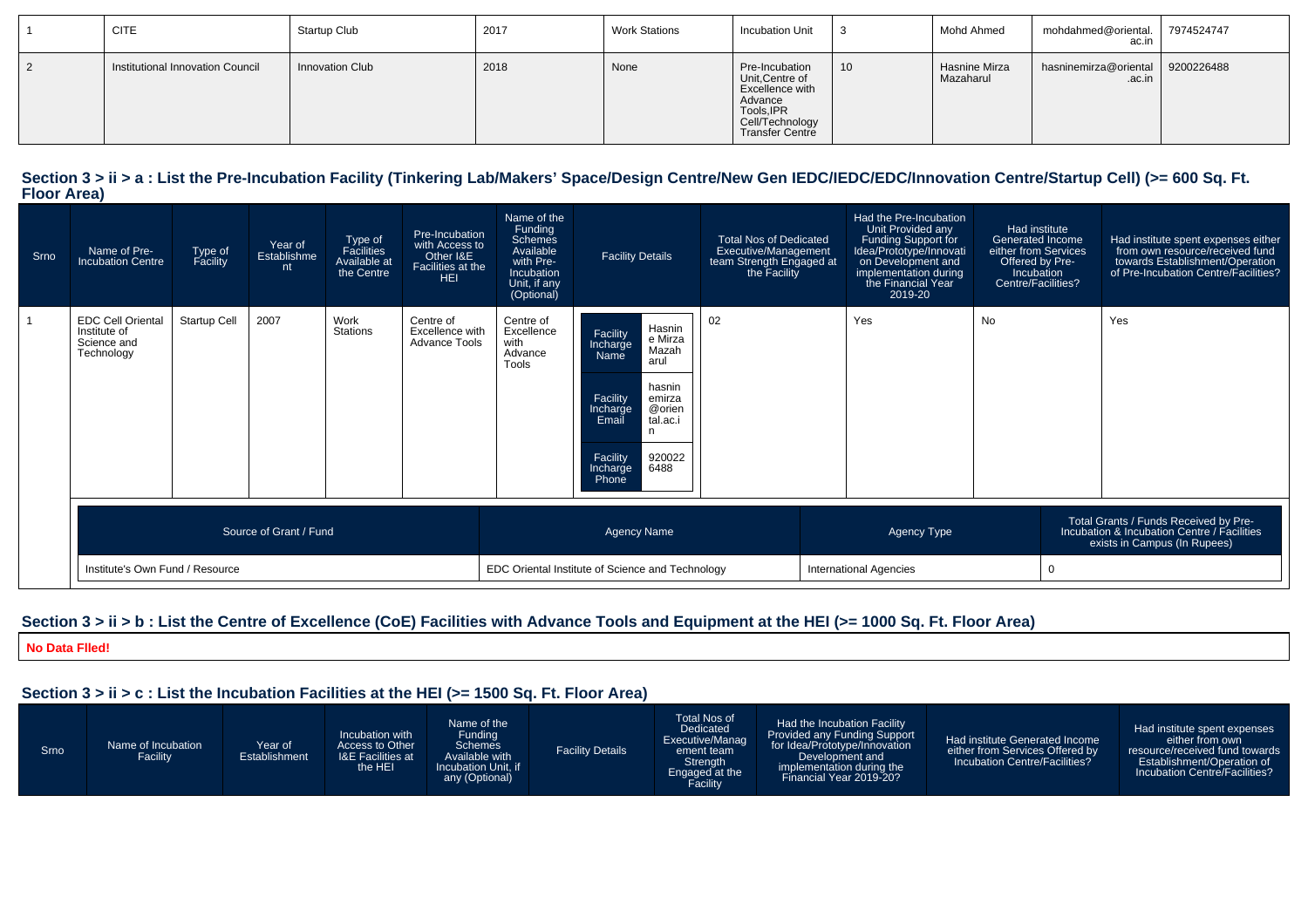# **Section 3 > ii > c : List the Incubation Facilities at the HEI (>= 1500 Sq. Ft. Floor Area)**

|   | <b>B NEST</b> | 2018                   | Innovation<br>Labs, Centre of<br>Excellence with<br>Advance<br>Tools, IPR<br>Cell/Technology<br>Transfer Centre | <b>Bhopal Smart</b><br><b>City Development</b><br>Corporation<br>Limited | Yoges<br>Facility<br>Incharge<br>Khakre<br>Name<br>Facility<br>indiayk<br>@gmai<br>I.com<br>Incharge<br>Email<br>Facility<br>Incharge<br>Phone<br>83590<br>56878               | 15 | Yes | No          | Yes                                                                                  |
|---|---------------|------------------------|-----------------------------------------------------------------------------------------------------------------|--------------------------------------------------------------------------|--------------------------------------------------------------------------------------------------------------------------------------------------------------------------------|----|-----|-------------|--------------------------------------------------------------------------------------|
|   |               | Source of Grant / Fund |                                                                                                                 |                                                                          | <b>Agency Name</b>                                                                                                                                                             |    |     | Agency Type | Total Grants / Funds Received by Incubation<br>Facility exists in Campus (In Rupees) |
| 2 | AIC-AARTECH   | 2017                   | Centre of<br>Excellence with<br>Advance<br>Tools, IPR<br>Cell/Technology<br>Transfer Centre                     |                                                                          | Facility<br>Incharge<br>Amey<br>Waing<br>ankar<br>Name<br>hello@<br>aic-<br>Facility<br>Incharge<br>Email<br>aartec<br>h.in<br>Facility<br>Incharge<br>Phone<br>91111<br>05831 |    | Yes | No          | No                                                                                   |

# **Section 3 > ii > d : List the Innovation Park/Research Park Facilities at the HEI (>= 5000 Sq. Ft. Floor Area)**

**No Data Flled!**

# **Section 3 > ii > e : List the IPR Cell/Technology Transfer Centre Facilities at the HEI**

| Srno | Name of IPR<br>Cell/Technology<br><b>Transfer Centre Facility</b> | Year of<br>Establishment | <b>IPR</b><br>Cell/Technology<br>Transfer Centre<br>with Access to<br>Other I&E<br>Facilities at the<br>HEI | Name of the<br>Funding<br><b>Schemes</b><br>Available with<br><b>IPR</b><br>Cell/Technology<br>Transfer Centre.<br>if any (Optional) | <b>Facility Details</b>                                                                                                                                                            | <b>Total Nos of</b><br>Dedicated<br>Executive/Manag<br>ement team<br>Strength<br>Engaged at the<br>Facility | Had the IPR Cell/Technology<br><b>Transfer Centre Provided any</b><br>Funding Support for<br>Idea/Prototype/Innovation<br>Development and<br>implementation during the<br>Financial Year 2019-20? | Had institute Generated Income<br>either from Services Offered by IPR<br>Cell/Technology Transfer Centre? | Had the IPR Cell/Technology<br>Transfer Centre Provided any<br>Funding Support for<br>Idea/Prototype/Innovation/Start<br>up/Venture Development and<br>implementation during the<br>Financial Year 2019-20? |
|------|-------------------------------------------------------------------|--------------------------|-------------------------------------------------------------------------------------------------------------|--------------------------------------------------------------------------------------------------------------------------------------|------------------------------------------------------------------------------------------------------------------------------------------------------------------------------------|-------------------------------------------------------------------------------------------------------------|---------------------------------------------------------------------------------------------------------------------------------------------------------------------------------------------------|-----------------------------------------------------------------------------------------------------------|-------------------------------------------------------------------------------------------------------------------------------------------------------------------------------------------------------------|
|      | <b>Institutional Property</b><br><b>Rights Cell</b>               | 2017                     | Innovation Labs                                                                                             |                                                                                                                                      | Pankaj<br>Facility<br>Pande<br>Incharge<br>Name<br>pankaj<br>Facility<br>pande<br>y@orie<br>Incharge<br>Email<br>ntal.ac.<br>in<br>90398<br>Facility<br>69664<br>Incharge<br>Phone | 04                                                                                                          | No                                                                                                                                                                                                | No                                                                                                        | <b>No</b>                                                                                                                                                                                                   |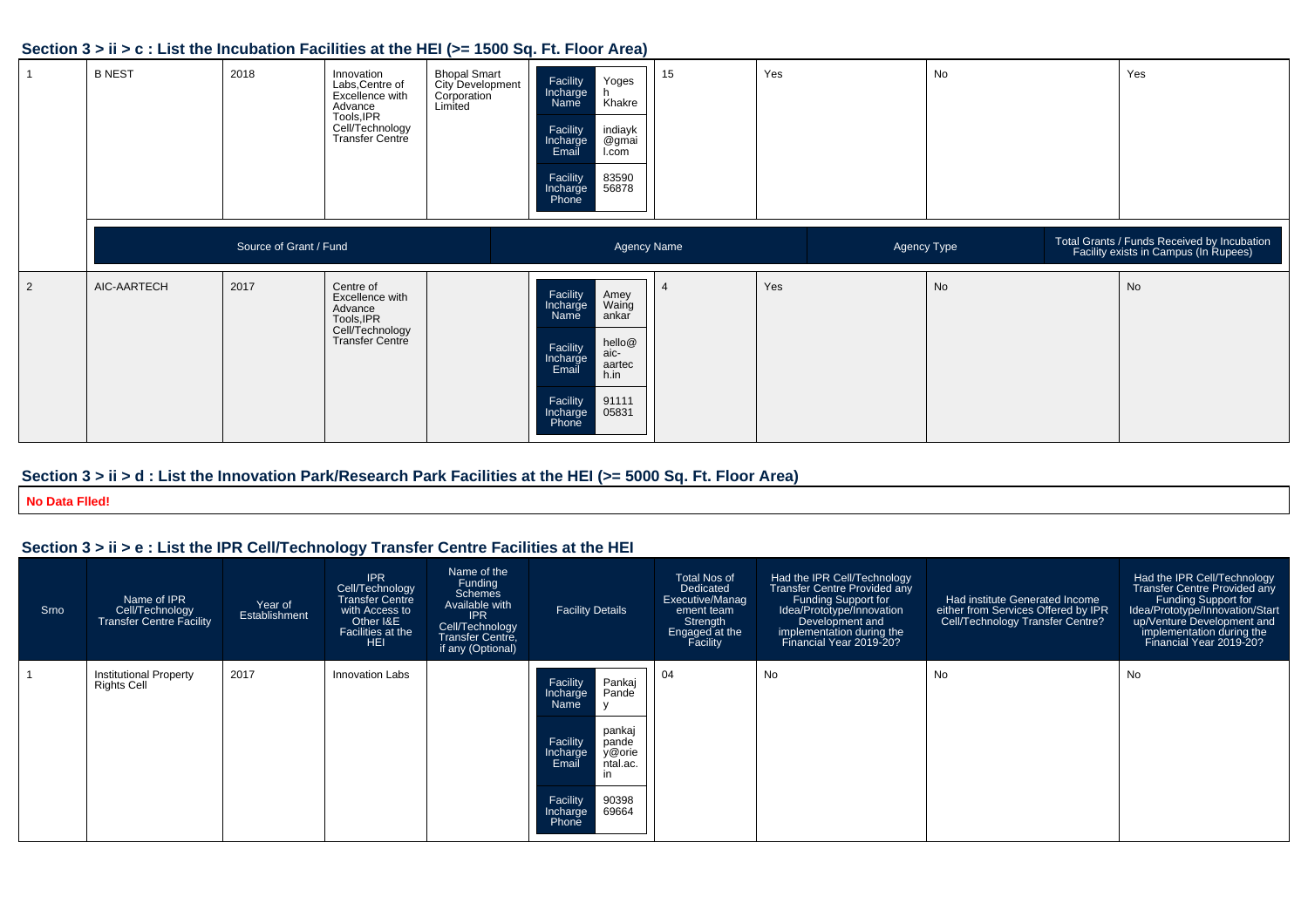# **Section 3 > iii > a : Provide detail list of Faculties as Mentor to help Ideas/Innovations/Startups**

| Srno | Name of the Faculty<br>Designation of the Faculty |                     | Mentor Expert Area                        | Years of Experience in Mentorship (In<br>Years) |
|------|---------------------------------------------------|---------------------|-------------------------------------------|-------------------------------------------------|
|      | Mohd Ahmed                                        | Assistant Professor | Entrepreneurship/Startup Development      |                                                 |
|      | Name of Idea/Innovation/ Startup Mentored         |                     | Mentoring Setup [Within (or) Outside] HEI | CIN (in case it is Startup)                     |
|      | Atone Cab                                         |                     | Within                                    |                                                 |

# **Section 3 > iii > b : Provide detail list of External Experts/Agencies engaged as Mentor to help Ideas/Innovations/Startups**

**No Data Flled!**

# **Section 4 : List all the Innovations Generated Developed, Completed and Implemented in Ground with Support of Pre-incubation & Incubation facilities at the HEI and Recognitions Received**

| Srn<br>$\circ$ | Name of the<br><b>Innovation Generated</b><br>with the Support of<br>HFI | Type of<br>Innovation | Nature<br>of<br>Innovati<br>on | Name of<br>the HEI<br>Support<br>ed<br>Innovati<br>on<br>Develop<br>ment | Innov<br>ation<br>Devel<br>oped<br>by | Stage<br>of<br>Innov<br>ation/<br>Stage<br>_of<br><b>TRL</b><br>-it<br>starte<br>d<br>recei<br>ving<br>the<br>Supp<br>ort<br>durin<br>g the<br>ĬΕY<br>2019-<br>20 | Stage<br>of<br>Innov<br>ation/<br>Stage<br>of<br><b>TRL</b><br>reach<br>ed as<br>on<br>31st<br>Marc<br>h.<br>2020                  | <b>Status</b><br>Pre-<br>Incubati<br>on/Incu<br>bation<br>Support<br>to<br>Innovati<br>on as<br>on 31st<br>March<br>2020 | Had the<br>Innovation<br>Received any<br>Recognition at<br>State, National,<br>International<br><b>Level Programs</b><br>during the<br>financial period<br>2019-20 | Had the<br>Innovati<br>on<br>Convert<br>ed into<br>Venture/<br>Startup/<br><b>SME</b><br>Unit<br>during<br>the<br>financial<br>period<br>2019-20 |                             | Had Centre/institute provided any<br>Financial support (either own<br>resource or fund received from<br>agencies) in terms of Seed<br>Grant/Fund Support to Idea /<br>Prototype / Innovations<br>Development during the financial<br>period 2019-20 | Had the Innovations raised any<br>Seed fund/Angel Investment/VC<br>during the period of receiving pre-<br>incubation/incubation support at<br>your Pre-incubation/incubation or<br>HEI during the financial period<br>2019-20 | Had the Pre-incubation/Incubation<br>Centre/HEI received any<br>income/revenue from<br>Idea/Prototype/Innovations for the<br>pre-incubation/incubation support<br>and the services offered by Pre-<br>incubation/incubation or institute<br>during the financial period 2019 |
|----------------|--------------------------------------------------------------------------|-----------------------|--------------------------------|--------------------------------------------------------------------------|---------------------------------------|-------------------------------------------------------------------------------------------------------------------------------------------------------------------|------------------------------------------------------------------------------------------------------------------------------------|--------------------------------------------------------------------------------------------------------------------------|--------------------------------------------------------------------------------------------------------------------------------------------------------------------|--------------------------------------------------------------------------------------------------------------------------------------------------|-----------------------------|-----------------------------------------------------------------------------------------------------------------------------------------------------------------------------------------------------------------------------------------------------|-------------------------------------------------------------------------------------------------------------------------------------------------------------------------------------------------------------------------------|------------------------------------------------------------------------------------------------------------------------------------------------------------------------------------------------------------------------------------------------------------------------------|
| -1             | ELECTROMAGNETIC<br><b>FLOW METER</b>                                     | Process<br>Innovation | Technol<br>ogical              |                                                                          | Stude<br>nt                           | <b>TRL</b><br>2:<br>Tech<br>nolog<br>formu<br>lation<br>Conc<br>ept<br>and<br>applic<br>ation<br>have<br>been<br>formu<br>lated.                                  | <b>TRL</b><br>9:<br>Full<br>com<br>merci<br>al<br>applic<br>ation,<br>techn<br>ology<br>availa<br>ble<br>for<br>cons<br>umer<br>S. | Innovati<br>on<br>Adopted<br>and<br>Implem<br>ented at<br>Ground                                                         | No                                                                                                                                                                 | No                                                                                                                                               | No                          |                                                                                                                                                                                                                                                     | <b>No</b>                                                                                                                                                                                                                     | No                                                                                                                                                                                                                                                                           |
|                |                                                                          | Name                  |                                |                                                                          |                                       |                                                                                                                                                                   | <b>Type</b>                                                                                                                        |                                                                                                                          |                                                                                                                                                                    | Gender                                                                                                                                           |                             |                                                                                                                                                                                                                                                     | Email                                                                                                                                                                                                                         | Contact                                                                                                                                                                                                                                                                      |
|                | Abhishek Mishra                                                          |                       |                                | Faculty                                                                  |                                       |                                                                                                                                                                   |                                                                                                                                    | Male                                                                                                                     |                                                                                                                                                                    |                                                                                                                                                  | abhishekmishra277@gmail.com |                                                                                                                                                                                                                                                     | 9753884584                                                                                                                                                                                                                    |                                                                                                                                                                                                                                                                              |
|                |                                                                          | Name                  |                                |                                                                          | Type                                  |                                                                                                                                                                   |                                                                                                                                    |                                                                                                                          | Gender                                                                                                                                                             |                                                                                                                                                  | Email                       |                                                                                                                                                                                                                                                     | Contact                                                                                                                                                                                                                       |                                                                                                                                                                                                                                                                              |
|                | Kamraan Khan                                                             |                       |                                |                                                                          |                                       |                                                                                                                                                                   |                                                                                                                                    | Innovator/Entrepreneur External to Institute                                                                             | Male                                                                                                                                                               |                                                                                                                                                  |                             | technisters@gmail.com                                                                                                                                                                                                                               |                                                                                                                                                                                                                               | 9584351579                                                                                                                                                                                                                                                                   |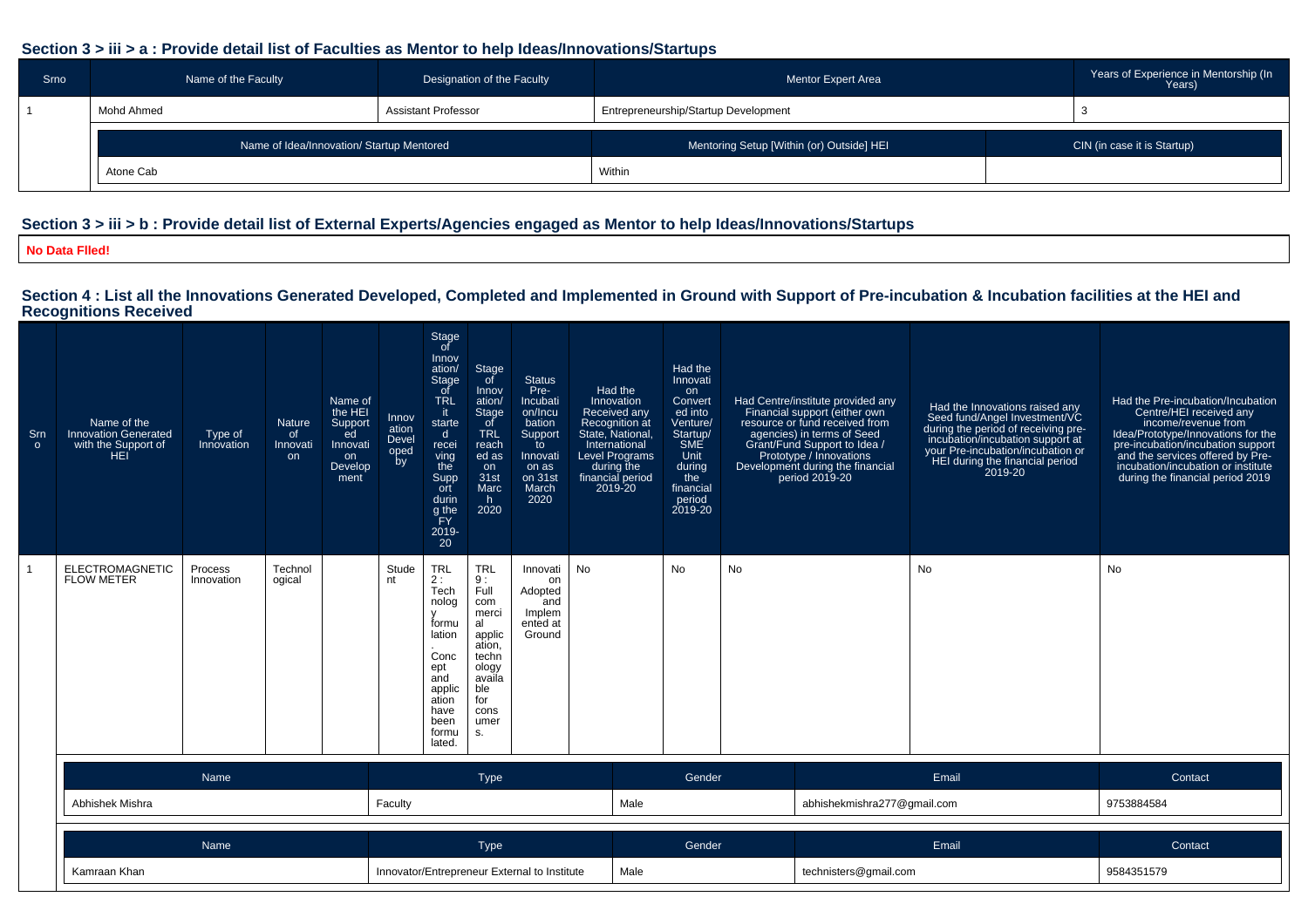| $\overline{2}$ | Easyport         | Service<br>Innovation | Technol<br>ogical | Stude<br>nt | TRL<br>2 :<br>Tech<br>nolog<br>$\mathsf{V}$<br>formu<br>lation<br>Conc<br>ept<br>and<br>applic<br>ation<br>have<br>been<br>formu<br>lated. | $7RL$<br>9:<br>Full<br>com<br>merci<br>al<br>applic<br>ation,<br>techn<br>ology<br>availa<br>ble<br>for<br>cons<br>umer<br>S.  | Innovati<br>on<br>Adopted<br>and<br>Implem<br>ented at<br>Ground | Agen<br>Cy<br>Nam<br>e.<br>Agen<br>Cy<br>Type<br>Awar<br>d/<br>Positi<br>on $/$<br>Reco<br>gnitio<br>n<br>Secu<br>red | 3M<br>Cor<br>por<br>$\frac{1}{2}$<br>Indu<br>stry<br>Ass<br>ocia<br>tion<br>3rd<br>Priz<br>e                                            | ${\sf No}$                   | No |                     | No    | No             |
|----------------|------------------|-----------------------|-------------------|-------------|--------------------------------------------------------------------------------------------------------------------------------------------|--------------------------------------------------------------------------------------------------------------------------------|------------------------------------------------------------------|-----------------------------------------------------------------------------------------------------------------------|-----------------------------------------------------------------------------------------------------------------------------------------|------------------------------|----|---------------------|-------|----------------|
|                |                  | Name                  |                   |             |                                                                                                                                            | Type                                                                                                                           |                                                                  |                                                                                                                       |                                                                                                                                         | Gender                       |    |                     | Email | Contact        |
|                | Atharva Kulkarni |                       |                   | Student     |                                                                                                                                            |                                                                                                                                |                                                                  |                                                                                                                       | Male                                                                                                                                    |                              |    | hello@easyport.in   |       | 07552529258    |
|                |                  | Name                  |                   |             |                                                                                                                                            | Type                                                                                                                           |                                                                  |                                                                                                                       |                                                                                                                                         | Gender                       |    |                     | Email | Contact        |
|                |                  |                       |                   |             |                                                                                                                                            |                                                                                                                                |                                                                  |                                                                                                                       | Male                                                                                                                                    |                              |    |                     |       | $\blacksquare$ |
| $\mathbf{3}$   | Spot Wash        | Service<br>Innovation | Technol<br>ogical | Stude<br>nt | TRL<br>$2:$<br>Tech<br>nolog<br>v<br>formu<br>lation<br>Concept<br>ept<br>and<br>applic<br>ation<br>have<br>been<br>formu<br>lated.        | TRL<br>8 :<br>First<br>of a<br>kind<br>com<br>merci<br>al<br>syste<br>m.<br>Manu<br>factur<br>ing<br>issue<br>S<br>solve<br>d. | Innovati<br>on<br>Adopted<br>and<br>Implem<br>ented at<br>Ground | Agen<br>Cy<br>Nam<br>e<br>Agen<br>Cy<br>Type<br>Awar<br>d /<br>Positi<br>OIL/<br>Reco<br>gnitio<br>n<br>Secu<br>red   | Mad<br>hya<br>Pra<br>des<br>h<br>Star<br>tup<br>and<br>Inno<br>vati<br>on<br>Gov<br>t.<br>Age<br>ncy<br>(Sta<br>(e)<br>3rd<br>priz<br>e | $\operatorname{\mathsf{No}}$ | No |                     | No    | No             |
|                |                  | Name                  |                   |             |                                                                                                                                            | Type                                                                                                                           |                                                                  |                                                                                                                       |                                                                                                                                         | Gender                       |    |                     | Email | Contact        |
|                | Afroz Khan       |                       |                   | Student     |                                                                                                                                            |                                                                                                                                |                                                                  |                                                                                                                       | Male                                                                                                                                    |                              |    | afrozkhan@gmail.com |       | 8120266490     |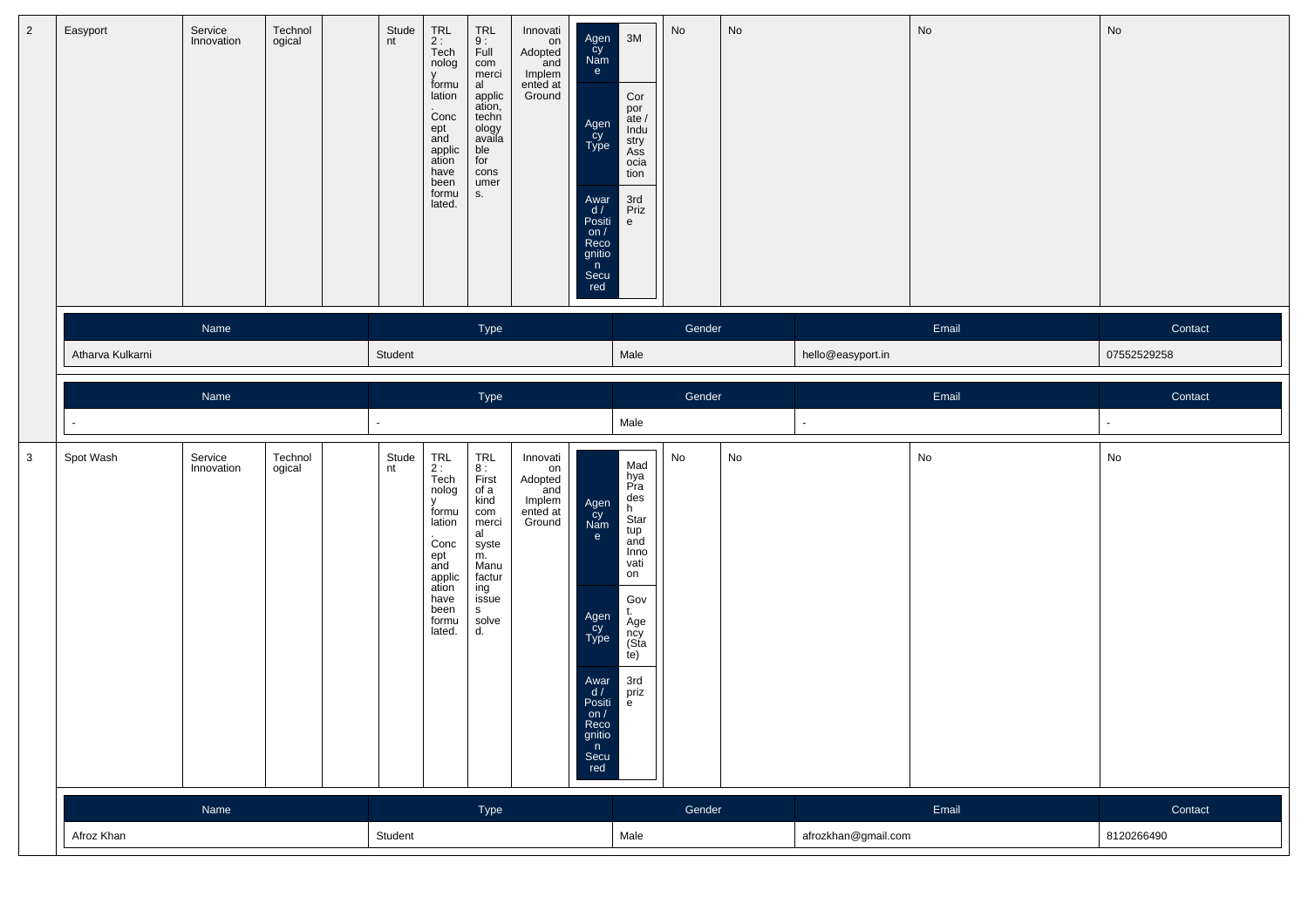| Name        | _<br>Гуре | Gender: | Email                        | Contact <sup>1</sup> |
|-------------|-----------|---------|------------------------------|----------------------|
| Sameer Khan | Student   | Male    | sameerkhanofficial@gmail.com | 812026649            |

#### Srn oName of the Venture/Sta rtup/SMEUnit Established with the Support of HEIType of Innovationof Venture/Sta rtup/SMEUnit**Nature** of InnovationName of the Pre-Incubat ion/Inc ubation Unit ofHEI Supported Innovation Develo pmentVent ure Foun ded byVenture Registerd asYearof Regi strationWhat is the current statusof Pre-Incubation/Incubation Support to Venture/ Startup/ SME Unit as on 31st March2020?Had the Venture Received any Recognition at State, National, International Level Programs during the financial period 2019-20?Had Centre/institute provided any Financial support (either own resource or fund received from agencies) in terms of Seed Grant/Fund Support to Ventureestablishment during the financial period 2019-20Had the venture/startup raisedany Seed fund/Angel Investment/VC during the periodof receiving preincubation/incubation support at your Pre-incubation/incubation or HEI during the financial period2019-20Had the Preincubat ion/Inc ubation Centre/**HEI**  receive d any income /revenu e from venture /startup for the preincubat ion/inc ubation support and the services offered by Preincubat ion/inc ubationor institute during the financial period 2019- 20Has the Startup Grown to a stage of Employ ment Genera tion to 10 Numbe rs or an annual Turnov er to Rs. 50 Lakhs during the financi al year 2019-20

#### **Section 5 : List all the Ventures/Startups/SME Units Established with Support of Pre-incubation & Incubation facilities at the HEI**

|                 |      | atee            |                                                        |        |                                   |            |
|-----------------|------|-----------------|--------------------------------------------------------|--------|-----------------------------------|------------|
|                 | Name | DIN number      | <b>Type</b>                                            | Gender | Email                             | Contact    |
| Kamraan Khan    |      | 23BHXPA3907M1Z2 | Innovator/Entrepreneur<br><b>External to Institute</b> | Male   | technisters@gmail.com             | 9584351579 |
| Abhishek Mishra |      |                 | Faculty                                                | Male   | abhishekmishra277@gmail.c  <br>om | 9753884584 |

No

No No No No

# **Section 7 > i : List all the Collaborations with External Agencies and Co-Creation of I&E Activities by the HEI**

Venture with Corporate Identification Number (CIN)Registration

23BHXPA3907M1Z2

2017-18

Graduatedfrom theIncubation unit

1

Technisters Product

Innovation

Technological

7282

 Exter nal to the Instit ute/Incub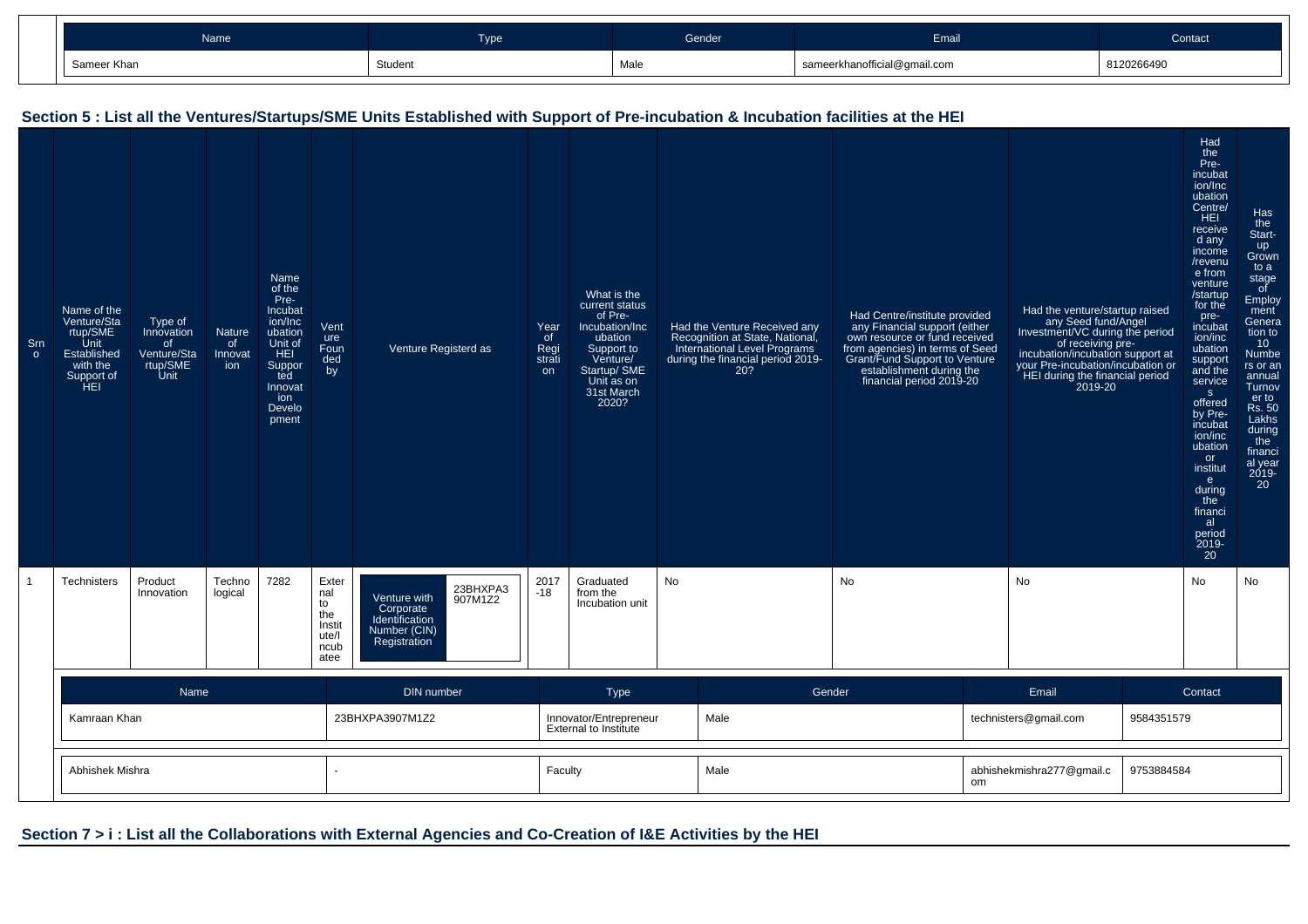| Srno | <b>Collaborated Agency Name</b> | <b>Collaborated Agency Type</b>  | Purpose of Collaboration                                                                      | Type of Support Offered                                        | No. of Student<br>Projects/Ideas/<br>Innovation / Startups<br>from the HEI get<br>benefitted through<br>this partnership | Date of MOU /<br>Agreement Signed<br>on. |
|------|---------------------------------|----------------------------------|-----------------------------------------------------------------------------------------------|----------------------------------------------------------------|--------------------------------------------------------------------------------------------------------------------------|------------------------------------------|
|      | <b>B-NEST</b>                   | Corporate / Industry Association | Providing (or) Receiving Incubation/Pre-Incubation Support<br>Services to Innovators/Startups | Incubation                                                     |                                                                                                                          | 05-02-2019                               |
|      | AIC-AARTECH                     | Non-Govt. Agencies               | Providing (or) Receiving Incubation/Pre-Incubation Support<br>Services to Innovators/Startups | Incubation, Mentoring, Netwo 2<br>rking, Investment, Seed fund |                                                                                                                          | 15-03-2019                               |

# **Section 8 > ii : List the IPs Filed/Published/Granted (Copyright & Designs Only) by the HEI as an Applicant / Co-applicant / Co-owner**

**No Data Flled!**

#### **Section 8 > iii : List the IP (Patents only) Filed by the HEI as Applicant / Co-applicant / Co-owner**

**No Data Flled!**

**Section 8 > v : List the IPs hold by the Innovation teams/Startups Incubated at the Pre-incubation/incubation Unit of the HEI**

**No Data Flled!**

# **Section 8 > vi : List the IP Commercialized/Transferred Published & Granted to HEI as Co-applicant/Co-owner**

**No Data Flled!**